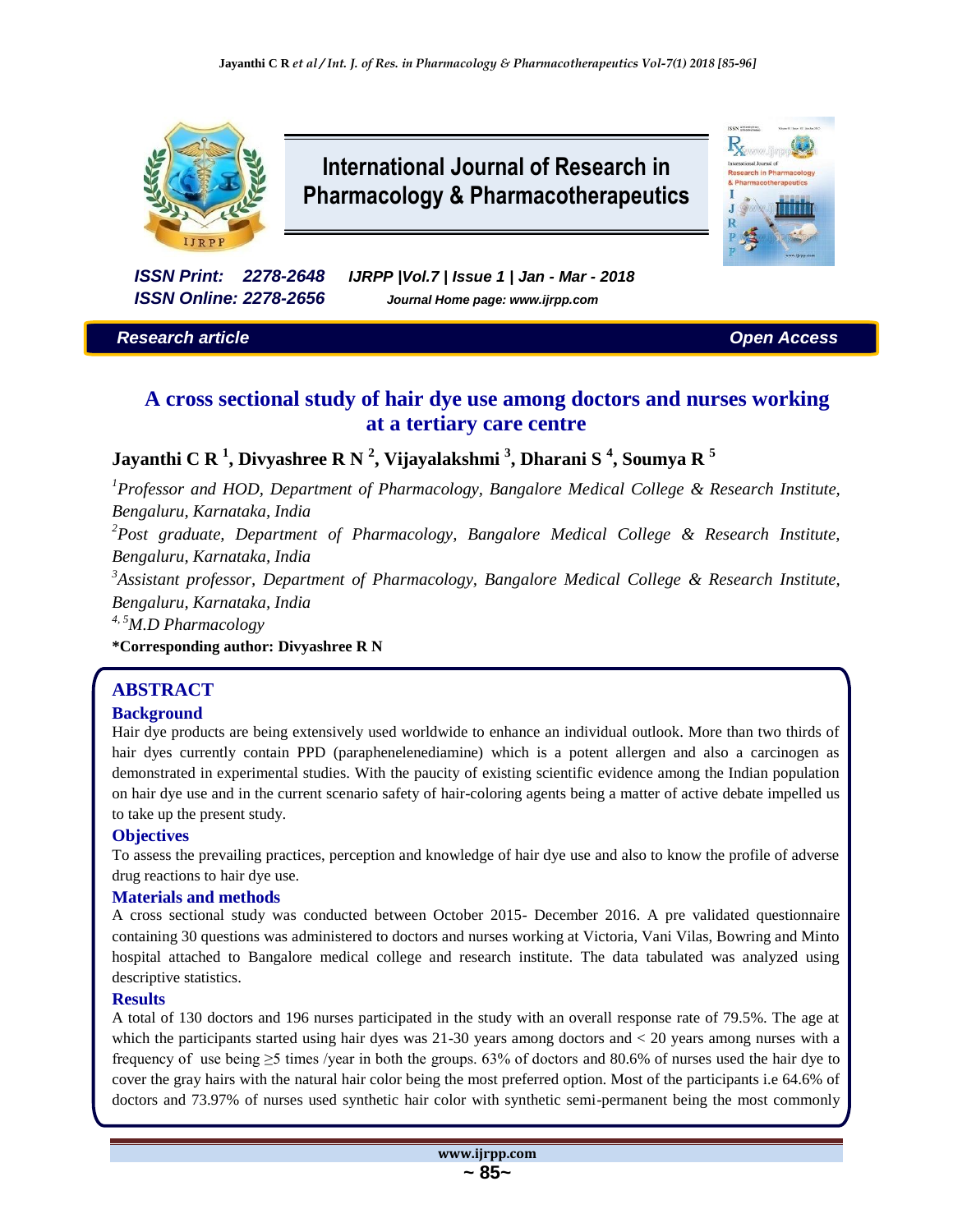used hair dye although they opined that natural hair dyes are safe. An alarming issue observed in the study was that 69.2% of nurses and 52.30% of doctors never performed an allergy test prior to its use taking into consideration that PPD is a very potent allergen. Adverse drug reactions (ADR) was reported by 15.9% participants with itching (5.47%), rash (2.43%) and watering from eyes and nose (1.835) being the commonest ADR. 26.9% of the reactions were seen immediately and 19.2% sought medical treatment of whom 1.9% required hospitalization with duration of hospital stay being 1-2 days. There was uncertainty with regards to its safety, risk of cancer and safety during pregnancy and lactation in the medical fraternity.

### **Conclusion**

Hair dye use was started at an early age and majority used synthetic hair dyes although they perceived that natural ones are safe. Adverse drug reactions noted were minor and provided the potential of PPD to cause life threatening reactions it is essential to increase the awareness regarding its adverse effect profile among the public and health care professionals. Further large scale studies need to be conducted to create a database regarding the hypersensitivity reactions and associated cancer risk which will help governing bodies in cosmetic industry to take sappropriate measures in India.

**Keywords:** Hair dye, PPD (paraphenylenediamine), Semi-permanent hair dyes, Permanent hair dyes.

## **INTRODUCTION**

Hair color, length and style play an important role in ones physical appearance and self perception. [1] Since time immemorial hair phenotypes have contributed disproportionately in human communication imparting information regarding an individual's race, ethnicity, health, gender and age status. [2] In the case of the latter parameter, one experiences significant change in pigmentation in the journey from birth to puberty and through to young adulthood, middle age and beyond. Hair color is attributed to the presence of melanin pigment in the keratinocytes of the hair shaft cortex which are of two types: eumelanin, and pheomelanin. Eumelanin causes shades ranging from brown to black, whilst pheomelanin gives colours in the range of blond to red. Darker hair, therefore, contains more eumelanin. [2] Differing hair colours are merely the consequence of different balances in concentrations of these two pigments, and blond hair is often a result of a low concentration of melanin in general. The hair follicle pigmentary unit is perhaps one of the most visible, accessible and potent aging sensors, with marked dilution of pigment intensity occurring long before even subtle changes are seen in the epidermis. [2] Canities, or hair graying, is a process of chronological ageing and occurs regardless of gender or race. [3] The precise mechanisms responsible for the loss of melanogenically active melanocytes from anagen adult hair follicles with increasing age remain rather speculative. A defective compartmentalization of the biochemically highly reactive process of melanogenesis, together with a reduced or inefficient antioxidant system, failure of melanocyte stem cell renewal are the proposed hypothesis. [2]

Attitude towards hair color in modern times are influenced by passing trends of the day, perception of self in the society, availability and publicity of hair color products in the market and to some extent geographical location as well. [4] Hair dye products represent one of the most rapidly growing beauty and personal care industries securing nearly a quarter of industry revenue. [5] Today, hair dyes are widely used by both men and women irrespective of their educational or social status either to cover up gray hairs, or simply by those wanting to change their natural hair colour. Indeed, archaeological evidence shows that the use of dyes by humans dates back to the Palaeolithic period. [6] Nowadays, hair dyes are in an important phase of development and since the Second World War, great progress in discoveries and applications of new synthetic dyes has occurred. The strange and subtle chemistry of coloration is constantly evolving, and the desire to re-pigment gray hair as naturally as possible has given birth to radical new approaches. Modification of hair color can be achieved by the following two methods: removal of cortical melanin pigment via bleaching or addition of artificial pigment via application of a hair dye. Hair dyeing systems can be divided into two main categories, oxidative or non-oxidative, and also according to the color durability after the application on hair strands: temporary, semi-permanent, and permanent. [7]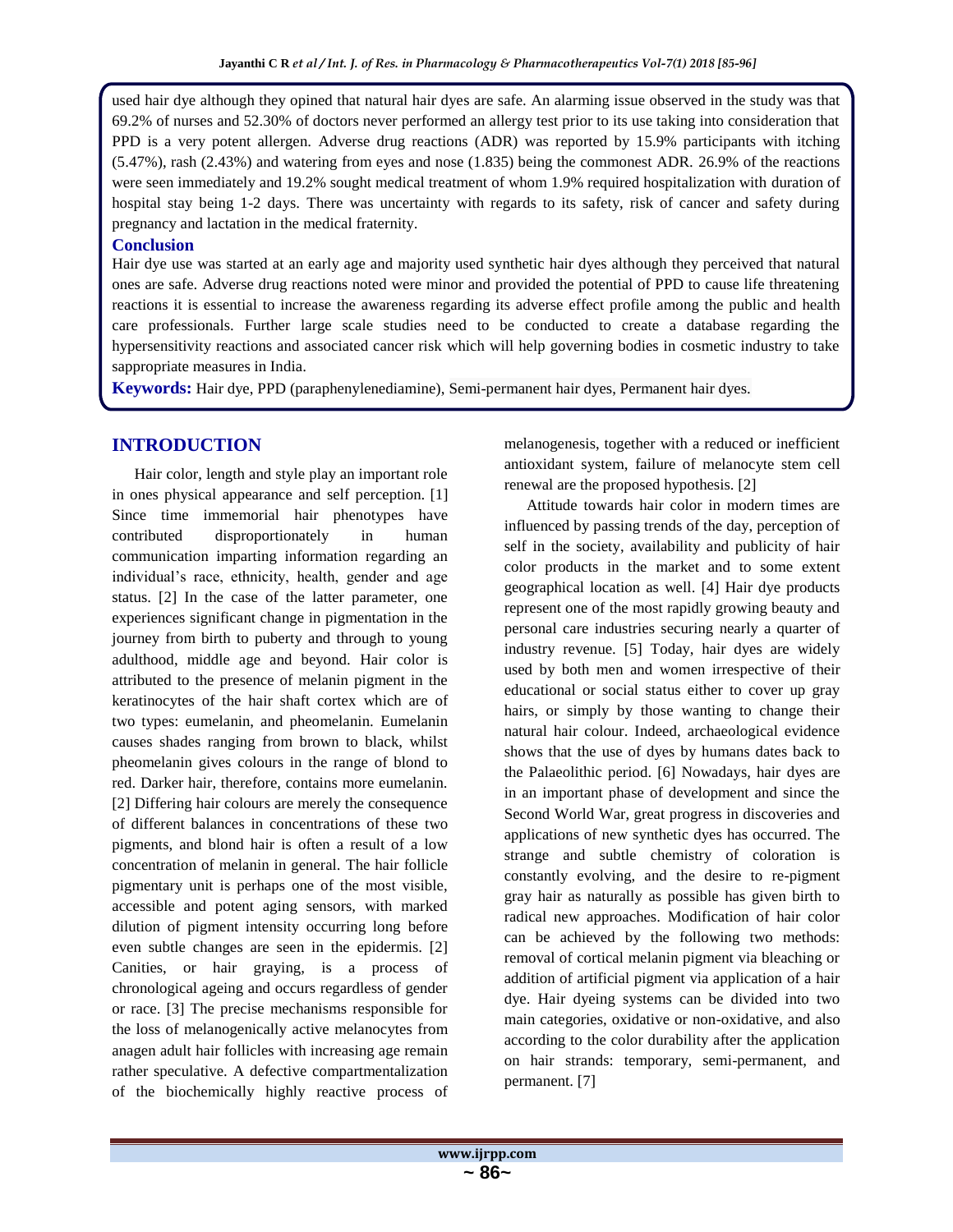Temporary dyes weakly adhere to the hair shaft cuticle via van der Waals forces, but do not penetrate the hair cortex. [7] Semi-permanent dyes coat the hair shaft cuticle in a similar fashion to temporary dyes while also partially infiltrating the cortex. They are retained within the hair shaft by van der Waals forces and are removed in 4 to 12 shampoos without requiring chemical reactions to impart color. They contain an alkaline agent other than ammonia (e.g., ethanolamine, sodium carbonate) with a much lower concentration of hydrogen peroxide than that used with a permanent hair color. Other dyes, such as metallic and vegetables derivatives, are also considered to be semi-permanent dyes and can be used in hair dyeing. [6] Henna is the most widely used vegetable dye and the metallic dyes are derived from silver salts, lead, and bismuth with darkening of the hair strands depending on their concentrations promoting a more natural appearance. Permanent hair dyes are the most important group accounting for more than three-fourth of the market share. They are the most versatile and long lasting and are available in the widest spectrum of shades. Permanent dyes are actually colorless precursors [p-phenylenediamine (PPD), para-toluenediamine etc] and require a developer to impart color. Developers contain hydrogen peroxide, which serves several functions it bleaches the natural melanin pigment; it causes swelling of the hair cuticle, allowing for diffusion of the colorless precursor into the hair cortex; and it catalyzes the oxidation of the colorless precursor into large colored molecules, which become trapped inside the hair cortex. The hair shaft sustains oxidative damage with permanent hair-dye use. The damage is accentuated with the use of dark colored dyes (black, dark-brown) because darker shades need higher concentrations of precursors. [8]

Given the extensive use of hair dyes scientists have tried to determine the association of hair dye use with health risk. The adverse consequences of hair dyes may range from mild redness, itching to very serious contact dermatitis, anaphylaxis to increased risk of bladder cancer. [9, 10] It is recommended by the cosmetic industry that self-testing for allergy be done before each use. However there exists no uniform or scientifically validated method of selftesting for dye allergy.

There are few studies on hair dye use in Indian population and that too in working class. Given the non-uniformity in package inserts and vigorous promotion of hair dye products, we thought it would be relevant from health point of view to undertake this study to evaluate hair dye use and awareness of hair coloring agents among the doctors and nurses working at a tertiary care centre.

## **METHODS**

The protocol was approved by the institutional ethics committee. It was a cross sectional study conducted between October 2015-December 2016. The objectives of the study were to assess the prevailing pratices, perception and knowledge of hair dye use and also to know the profile of adverse drug reactions to hair dye use. The study included the faculty, post graduates, interns and nursing staff working at Victoria, Vani Vilas, Bowring, Minto hospital attached to Bangalore medical college. Those who had used hair dye (herbal/synthetic) at least once in life time, aged between 18-80 years and willing to give consent were administered a pre validated questionnaire. It contained 30 questions in printed format which had to be filled and returned the same day. Questionnaire included information regarding their educational status, occupation and income, the age at which they first started using hair dyes, type of hair dyes used, frequency of its use, their motive behind coloring their hair, allergy testing before use, adherence to instructions given in the hair dye pack, use during pregnancy and lactation and also details regarding the adverse reactions reactions they suffered and its outcome. Participants could opt for more than one option for few questions. The data tabulated was analysed using proportions/ percentages.

## **RESULTS**

A total of 178 doctors were approached, of which 130 doctors filled the questionnaire and among 232 nurses only 196 were willing to participate in study. The overall response rate was 79.5%.

The baseline demographics of the participants is given in Table 1.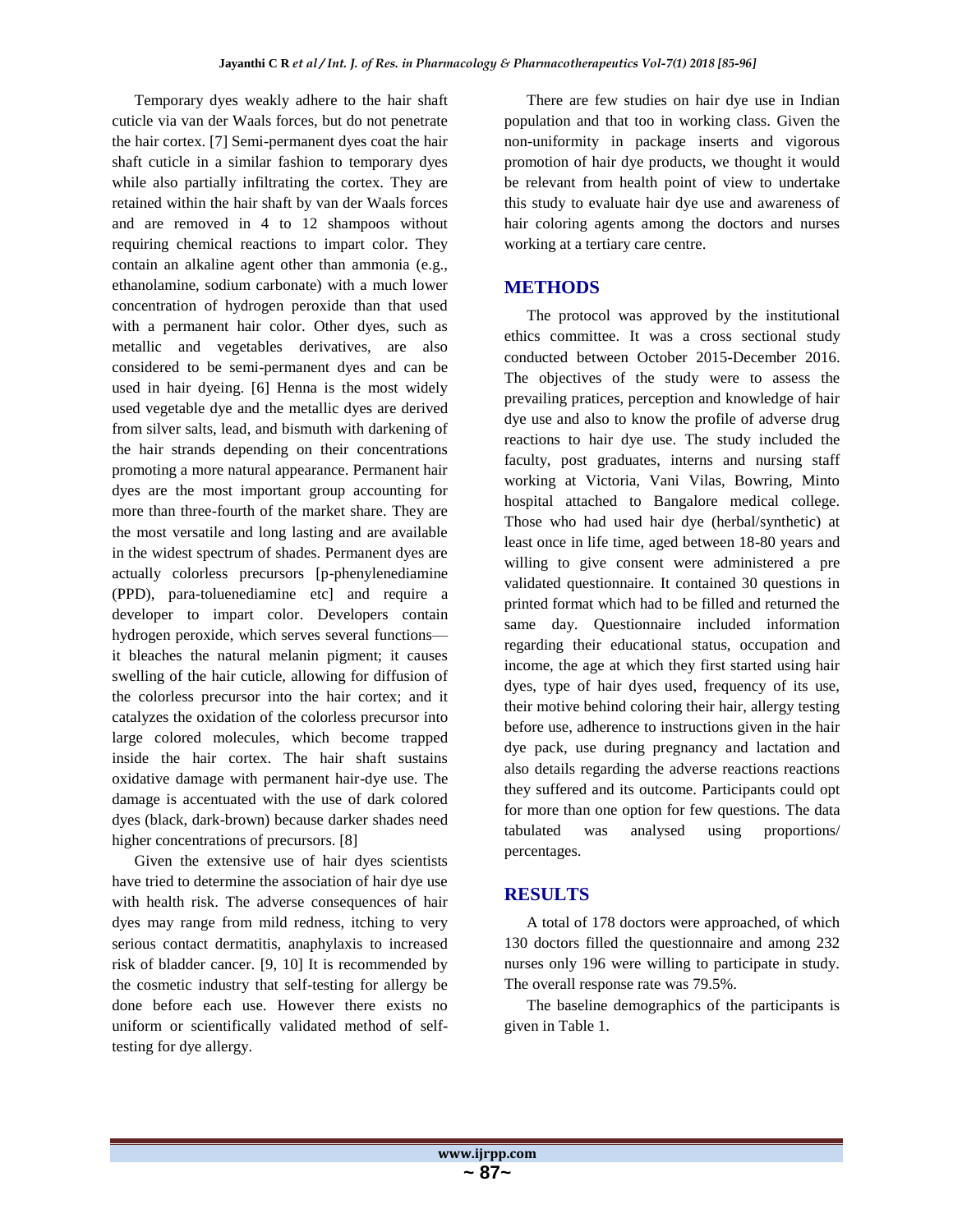| <b>Table 1: Baseline demographics</b> |               |                          |                           |  |
|---------------------------------------|---------------|--------------------------|---------------------------|--|
| <b>Variables</b>                      |               | Doctors n=130, n $(\%),$ | Nurses n=196, $n$ $(\% )$ |  |
| Age (Mean $\pm$ SD)                   |               | $35 \pm 9.02$            | $41.5 \pm 12.06$          |  |
| <b>Sex</b>                            |               |                          |                           |  |
|                                       | Male          | 53 (40.7%)               | 52 (26.7%)                |  |
|                                       | <b>Female</b> | 77 (74.6%)               | 143 (73.3%)               |  |
| <b>Marital status</b>                 |               |                          |                           |  |
|                                       | Married       | 97 (74.6%)               | 164(84.1%)                |  |
|                                       | Unmarried     | 33 (25.4%)               | 30 (15.9%)                |  |
| <b>Education</b>                      |               |                          |                           |  |
|                                       | College       |                          | 98 (50.3%)                |  |
| $\bullet$                             | Graduate      | 56 (43%)                 | 97 (49.7%)                |  |
| $\bullet$                             | Post graduate | 70 (53.8%)               |                           |  |
|                                       | Further       | 4 (3.2%)                 |                           |  |
| <b>Annual income</b>                  |               |                          |                           |  |
|                                       | $<$ 5 lakhs   | 50 (38.5%)               | 163 (83.5%)               |  |
|                                       | 5-10 lakhs    | 18 (13.9%)               | 32 (16.5%)                |  |
|                                       | $10-20$ lakhs | 62 (47.6%)               |                           |  |

## **Practice regarding the hair dye use**

The age at which the participants started using hair dyes was 21-30 years among doctors and less than 20 years among nurses. Among the doctors 83.8% continued to use the hair dye and 16.2%

discontinued its use. 90.35% of the nurses continued to use hair dye and 7.7% discontinued its use. The frequency of hair dye use among doctors and nurses is presented in figure 1 and 2 respectively



.

**Figure 1: Frequency of hair dye use – Doctors**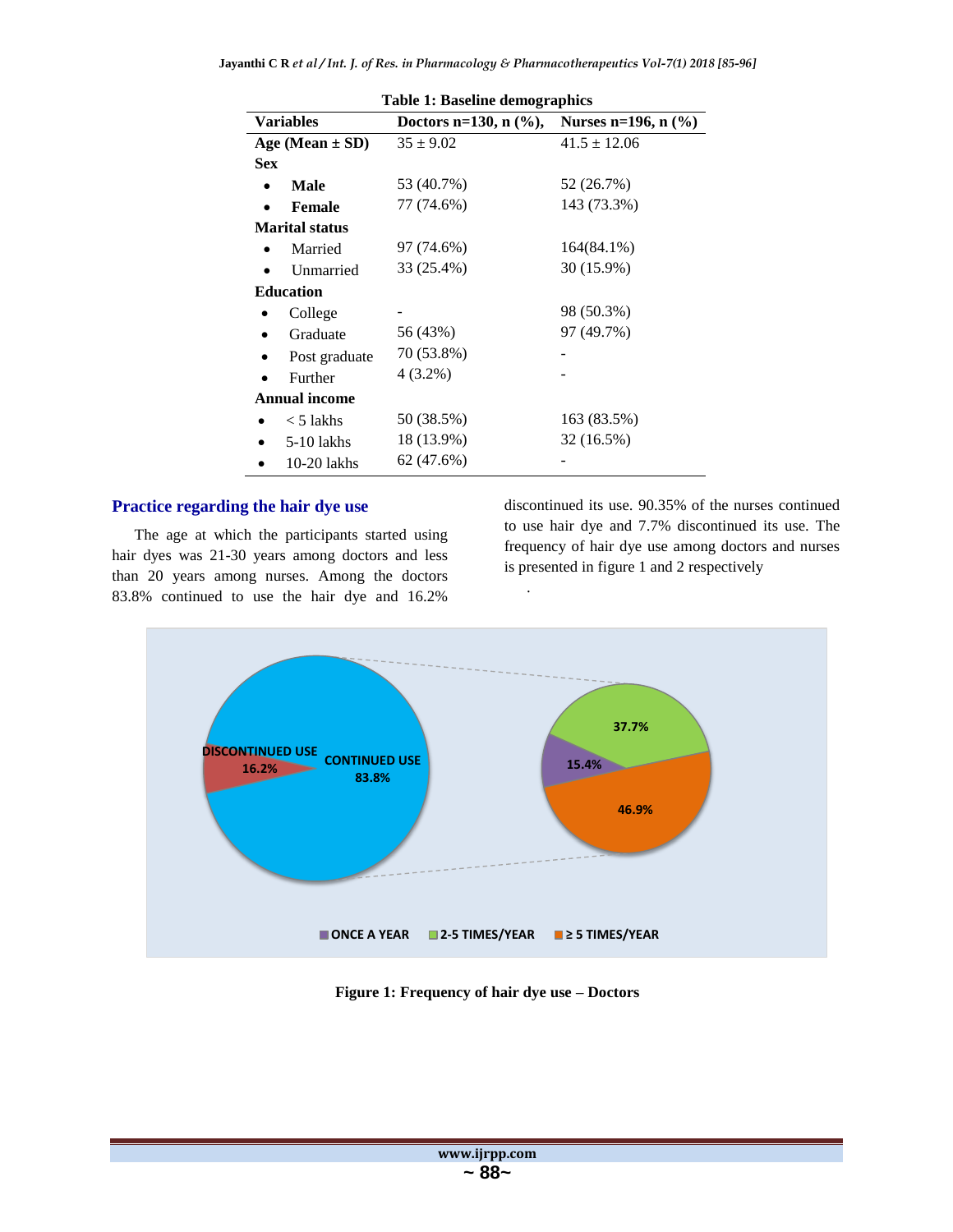

**Figure 2: Frequency of hair dye use – Nurses**

The sites of hair dye application is depicted in figure 3.13 (10%) amid the doctors and 18 (9.2%) amid the nurses applied hair dye at multiple sites.





Amongst the doctors natural type of hair dye was used by 46 (35.4%) and synthetic hair dye was used by 84 (64.6%) of them. 50 (25.51%) and 145 (73.97%) nurses used the natural and synthetic hair dye respectively. synthetic hair dye was 145 (73.97%). The types of the synthetic hair dye that was used is depicted in figure 4.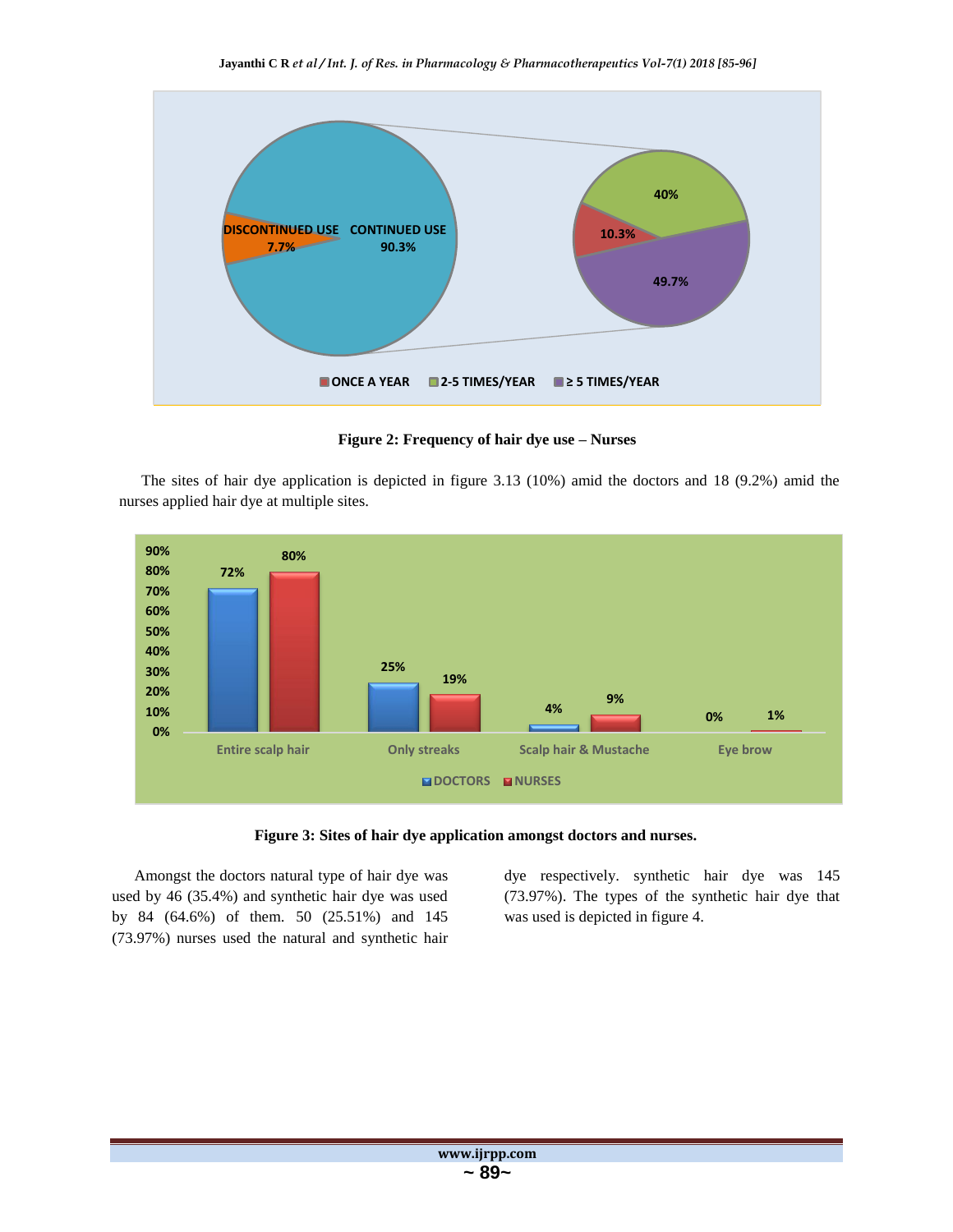

**Figure 4: Types of hair dye used – Doctors & Nurses**

The foremost motive behind the hair dye use among the doctors was to cover the gray hairs- 82 (63%) with a similar trend noted among the nurses

158 (80.6%) also. The other motives behind hair dye use are represented in figure 5.



**Figure 5: Motive for hair dye use – Doctors & Nurses**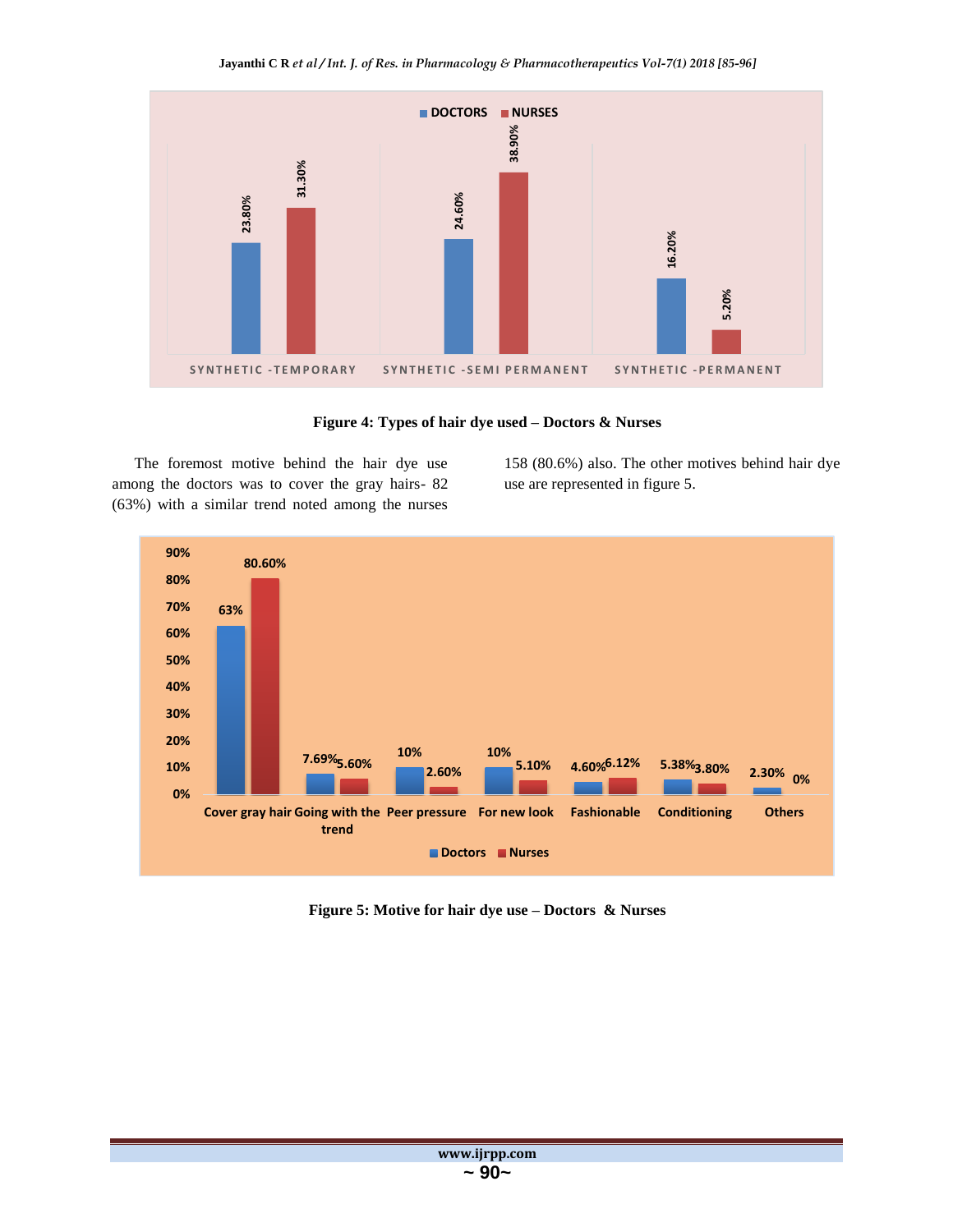|                                                                        | <b>Doctors</b> | <b>Nurses</b> |
|------------------------------------------------------------------------|----------------|---------------|
| Dye it:                                                                |                |               |
| Self<br>$\bullet$                                                      | 78 (60%)       | 144 (73.8%)   |
| Saloon<br>٠                                                            | 31 (23.8%)     | 34 (17.4%)    |
| <b>Both</b>                                                            | 21 (16.2%)     | 18 (8.8%)     |
| Follow the instructions strictly that comes with hair dye pack:        |                |               |
| Most of the time<br>$\bullet$                                          | 58 (44.6%)     | 50 (25.5%)    |
| Always<br>٠                                                            | 25 (19.2%)     | 45 (22.9%)    |
| Sometime<br>٠                                                          | 35 (26.9%)     | 53 (27%)      |
| Never did<br>$\bullet$                                                 | $12(9.2\%)$    | 48 (24.4%)    |
| Waiting time before washing hair dye:                                  |                |               |
| $<$ 30 min                                                             | 53 (40.7%)     | 107 (54.6%)   |
| 30-60 min                                                              | 52 (40%)       | 66 (33.7%)    |
| 60-120 min<br>٠                                                        | $17(13.1\%)$   | $16(8.2\%)$   |
| $>120$ min<br>$\bullet$                                                | $08(6.2\%)$    | $07(3.8\%)$   |
| Wear gloves while handling dye:                                        |                |               |
| Yes<br>$\bullet$                                                       | 98 (75.4%)     | 122 (62.2%)   |
| N <sub>o</sub>                                                         | 32 (24.6%)     | 73 (37.2%)    |
| Use recommended shampoo to wash your hair after dyeing                 |                |               |
| Yes<br>$\bullet$                                                       | 81 (62.3%)     | 84 (42.8%)    |
| No<br>$\bullet$                                                        | 49 (37.7%)     | 111 (56.6%)   |
| Test for allergy (patch test) before use: (Figure 6)                   |                |               |
| Every time<br>$\bullet$                                                | $08(6.2\%)$    | 07(3.6%)      |
| Sometime<br>٠                                                          | 19 (14.6%)     | 20 (10.2%)    |
| Only once                                                              | 35 (26.9%)     | 35 (17.9%)    |
| Never did<br>$\bullet$                                                 | 68 (52.3%)     | 134 (68.36%)  |
| Site of application for allergy testing among those who did the test : |                |               |
| Forearm<br>$\bullet$                                                   | 35 (56.5%)     | $16(25.8\%)$  |
| Cubital fossa<br>٠                                                     | 01(1.61%)      | $10(16.1\%)$  |
| Behind the ears<br>$\bullet$                                           | 24 (38.7%)     | 33 (53.2%)    |
| Others<br>٠                                                            | $02(3.2\%)$    | 03(4.8%)      |

## **The other practice related questions are tabulated in table 2.**

Majority of the participants ie 52.3% of doctors and 69.2% of the nurses never performed allergy testing as depicted in figure 6.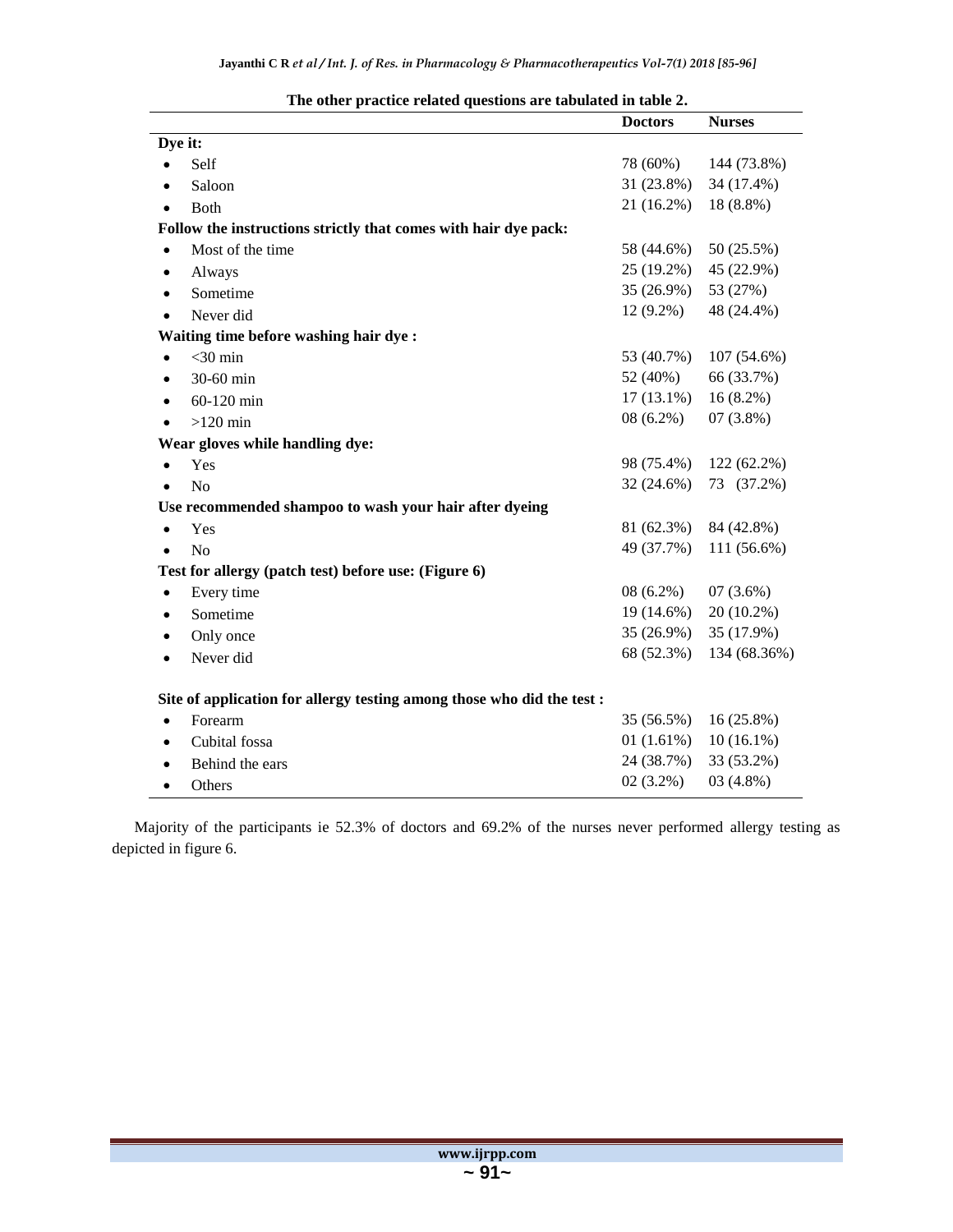

**Figure 6- Information on allergy testing-Doctors & Nurses**

Most of the participants -111 (85.4%) of the doctors and 185 (94.38%) of the nurses were satisfied with the hair color after dyeing. The participants amid doctors who agreed that they felt compelled to continue hair dye use was 70 (53.8%), undecided were 28 (21.5%) and disagreed were 32 (24.6%). The participants amid the nurses who were inclined towards continuing hair dye was 115 (58.67%), who were undecided were 73 (37.2%) and who disagreed were 8 (4.1%).

### **Attitude towards hair dye use**

Majority of the doctors 120 (92.3%) and nurses 174 (88.78%) preferred the natural color with the exotic color preference being 10 (7.69%) and 22

(11.22%) among the doctors and nurses respectively. 122 (93.8%) of the doctors and 186 (94.9%) of the nurses thought natural hair dyes were safe. Of the synthetic hair dyes, synthetic temporary was thought to be safe by doctors and nurses accounting to 4 (3.07%) and 7 (3.57%) respectively.

## **Knowledge towards hair dye use**

Majority of the doctors 120 (92.3%) and nurses 176 (89.79%) knew the brand name of the hair dye that they used with few failing to recall it. The proportion of doctors and nurses who agreed, disagreed and were undecided regarding the safety of hair dyes from health point of view is depicted in figure 7.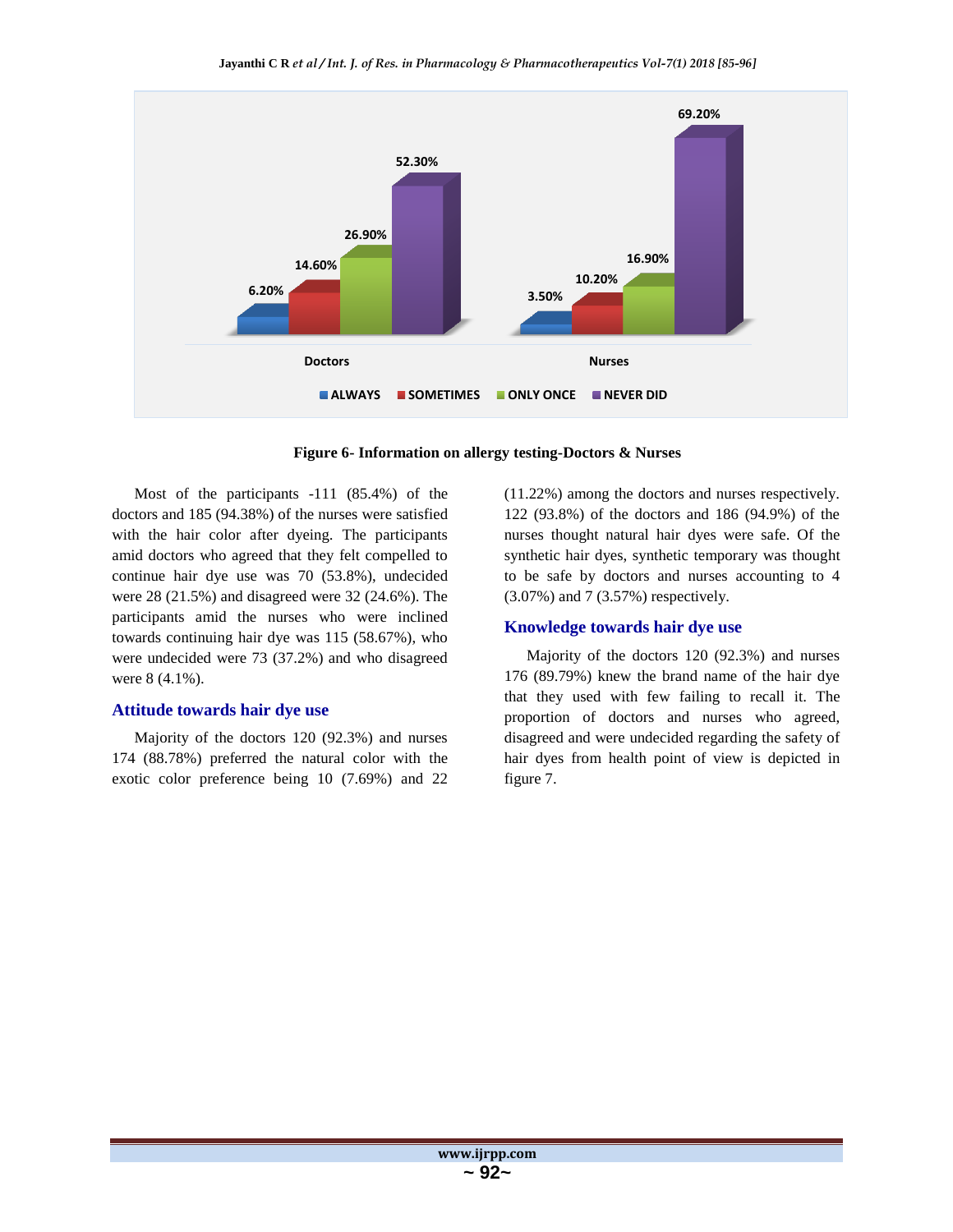

**Figure 7: Knowledge regarding hair dye safety**

52 (15.9%) participants in the study reported adverse drug reactions. The adverse drug reactions profile for all the participants which included doctors and nurses is represented in figure 8. Most of the reactions were experienced later i.e 32 (61.5%) compared to those which were seen immediately- 20 (38.5%). 14 (26.9%) experiencing it each time, 19 (36.5%) experiencing it sometimes and 18 (34.6%) did not experience it each time. Only 10 (1923%) sought medical treatment of whom 1(1.9%) required hospitalization with during of hospital stay being 1-2 days.



**Figure 8 - Adverse drug reactions – Doctors/Nurses**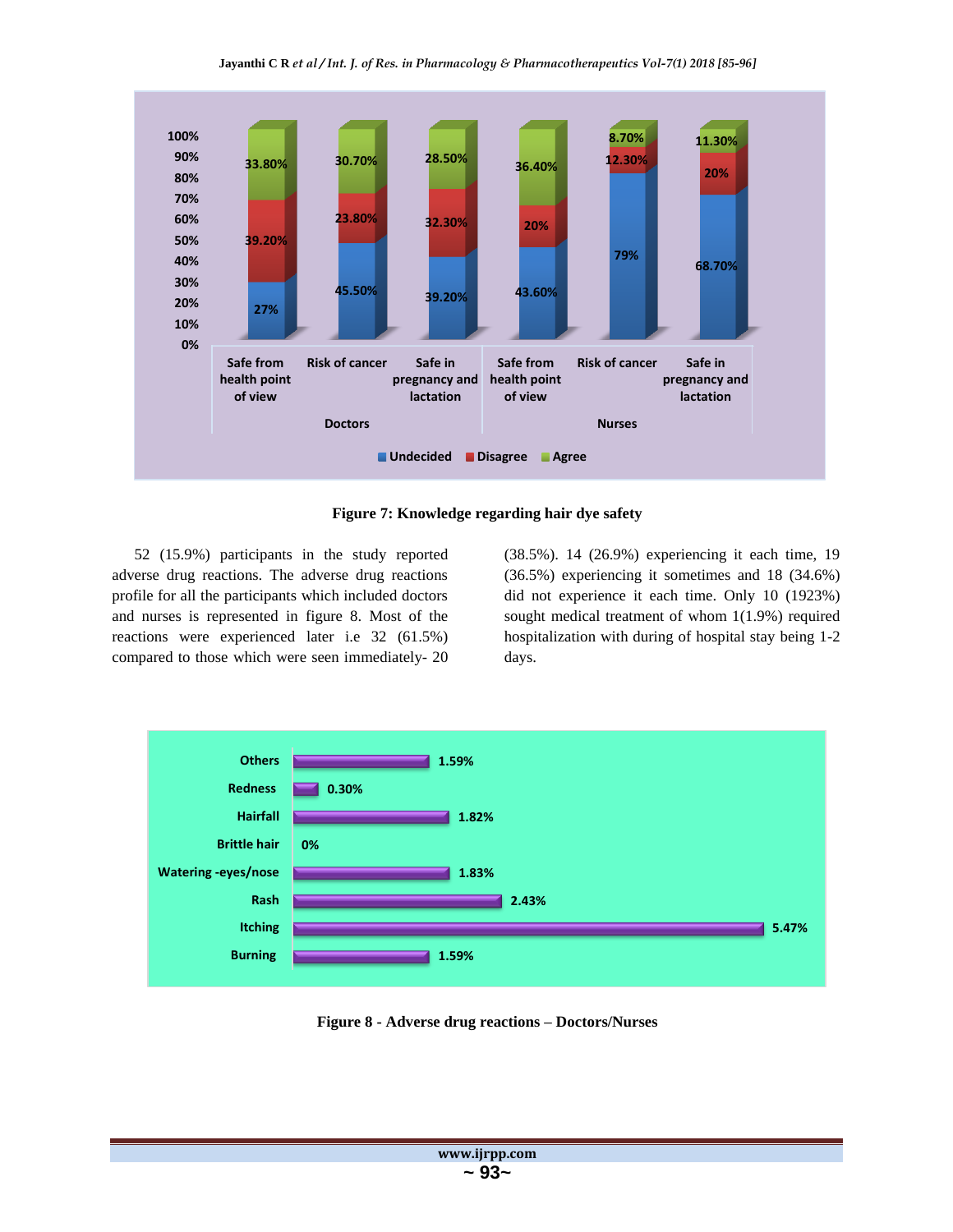## **DISCUSSION**

Many advances in the cosmetic industry have increased our ability to enhance youth and beauty. Hair coloring products are one such innovation. Over the past several decades, a significant amount of work has been dedicated to understanding the possible long-term side effects associated with hairdye use, specifically looking at cancer risk. In the United States, the United States Food and Drug Administration (FDA) regulates the safety of cosmetic products. Additionally, the Cosmetic Ingredient Review (CIR) program established in 1976 now known as the Personal Care Products Council provides an independent expert assessment of product safety. [7] Commercially available hairdye formulations contain chemical ingredients that are similar to banned ingredients by FDA in 1980 and hence the causal relationship between the potentially toxic ingredients in various hair dyeing products raises an important public health concern. Therefore an attempt was being made to strengthen the existing evidence regarding hair dye use and the above study was planned. [11]

In the present study the age at which the participants started using hair dyes was 21-30 years among doctors and less than 20 years among nurses while it was 27 years in a study by Patel et al., conducted among the Indian population. A study conducted on Danish adult population, Korean population and a study in Riyadh showed it to be 16 years, 40-49 years and 15 years respectively. [4, 9]

The results of the present study indicate that the use of hair dye is very common among females (65.4%) which is line with a study done in Denmark which reported it to be 74.9%. The results of the survey conducted by AlGhamdi KM et al., also indicated that the use of Hair dye is very common among females in Saudi Arabia with 82.6% of the participating females having dyed their hair at some point in their lives. It has also been estimated that more than one-third of women over age 18 and about 10% of men over age 40 use some type of hair dye. Natural color was preferred by most of the participants compared to exotic colors. This finding correlates with the study findings of AlGhamdi KM et al., wherein 95.3% of the participants colored their hair with natural hair color compared to exotic colors whose usage was only 4.7%. The frequency of hair dye was more than 5 times a year which contrasts the

study by Patel., et al in which most of them used 3-5 times/year. [4, 9]

The synthetic hair dyes were most commonly used although majority were of the opinion that natural hair dyes are safe reflecting the lacunae in translating the knowledge into practice. This finding diverges from the study by Zaid et al., wherein 38.9% of the females preferred natural dyes. [12] Among the synthetic ones synthetic temporary and synthetic semi-permanent was used on par with synthetic permanent being least used. A study by AlGhamdi KM et al., showed that 7.8% (36/461) used temporary dyes, 15.4% (71/461) used semi-permanent dyes, and 76.8% (354/461) used permanent dyes. [4]

The most common motive being the hair dye use was to cover the gray hairs followed by peer pressure and new look among the doctors. To cover gray hair was also the foremost motive among the nurses followed by fashionable look and going with the trend. This highlights the attempt by the consumers to project a youthful look. The above findings correlate with study done by Kim JE., et al where the principle reasons for hair dye usage were to look younger and to maintain a good impression. A study by Zaid et al., showed that the major motivation for hair dyeing was to simply have a change of color and follow new trends (52.3%); other reasons were to improve the outlook by 24.2% and to hide gray hair by 23.5% which contrasts the present study findings. [12] The type of hair dye used and the motive can explain the increased frequency of hair dye use noted in the present study. Most of them were satisfied with the hair color after dyeing and felt compelled to continue its use.

Most of the instructions in the hair dye pack were followed except performing an allergy test prior to use of a new hair dye product. The percentage following the instructions was 58% among the doctors and 50% among the nurses. This could be due to the fact that the participants in the study were health care professionals. This may contrast the findings that would have aroused if the study participants were general population depicting a totally different scenario overall. In a study by AlGhamdi KM., et al 40% of the participants followed instructions with majority (64%) failing to perform an allergy test which is line with present study findings. The study findings are also comparable with study of Patel et al., which also showed that allergy test was performed by only 10%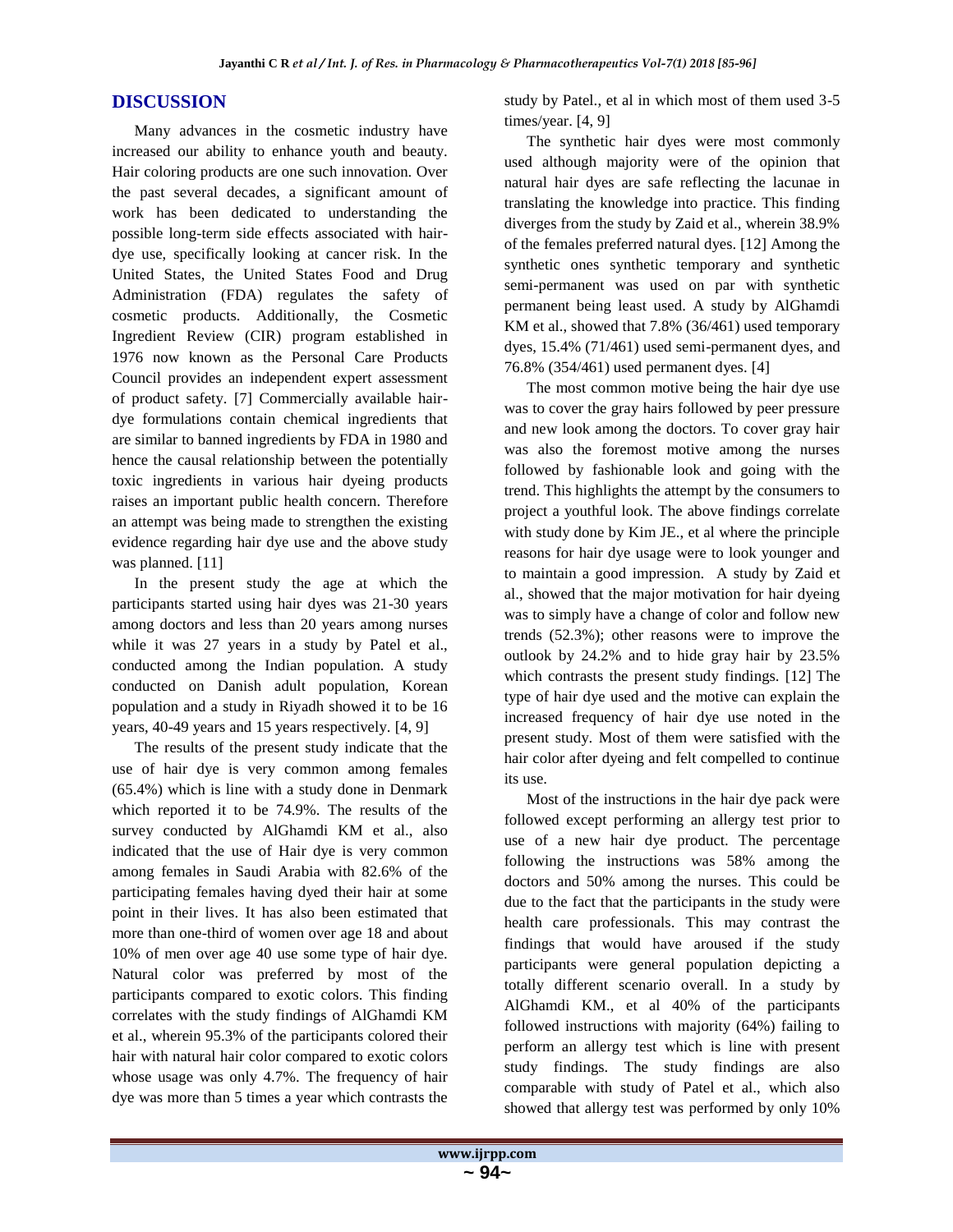of the participants. This practice is a cause for concern because 6.4% of HD users suffer allergy symptoms following hair dyeing.

The safety of hair-coloring agents is a matter of active debate. Hair coloring involves the use of chemicals capable of removing, replacing, and/or covering up pigments naturally found inside the hair shaft. For more than 100 years aromatic amine family have been the main agents used in permanent hair dyes, and more than two thirds of hair dyes currently contain PPD. [13] This compound forms the key ingredient in most of the hair dyes owing to its low molecular weight, its ability to penetrate the hair shaft and follicle, its strong protein binding capacity, and its rapid polymerization in the presence of a coupler (a kind of catalyst) and an oxidizing agent. These properties PPD an ideal contact allergen and, indeed, it is among the most potent. [8, 12, 14, 15] Use of these chemicals can result in a range of adverse effects, including temporary skin irritation and allergy, hair breakage, skin discoloration and unexpected hair color results. A full-blown reaction does not occur immediately after use. In many cases, reaction is mild and will sometimes start with an itchy scalp or body, but as the days move on, it can begin to escalate. Studies have shown that 0.1-1% of the patients are sensitized to PPD and this sensitization is what triggers the allergic reaction. [16] This can lead to swelling, and an intensely burning, itching sensation spreading across the skin. Serious reactions to PPD can result in life threatening reactions such as urticaria, anaphylaxis, rhabdomyolysis, laryngeal edema, severe metabolic acidosis and acute renal failure. [17, 18] In addition, PPD can leave one with permanent scars and permanent sensitivity to chemicals. To help prevent or limit allergic reactions, the majority of hair color products recommend that the client conduct a patch test before using the product. This involves mixing a small quantity of tint preparation and applying it directly to the skin for a period of 48 hours. If irritation develops, manufacturers recommend not to use the product. In the present study adverse reactions were noted in 15.9% of the study participants. The spectrum consisted of rashes, burning, brittle hair, hair fall, watering from nose and ears with itching being the commonest. In a study by Zaid et al., 20.4% of the women reported allergic reactions with itching and redness of the scalp being the commonest and these findings are similar to the

present study findings. [12] Study by Kim JE et al., showed the prevalence of the side effects due to hair dye was 23.8%. [10] The low prevalence of allergic reactions could be due to the fact that mild symptoms induced by hair dyeing may be under-recognized or overlooked as was reported in the above mentioned studies. Adverse reactions were 42% with itching, redness and pigmentation of the scalp, hair loss, hair breakage, conjunctivitis and headache being the common adverse reactions in a study conducted by Patel et al. [9]

Over 5,000 different chemicals are used in hair dye products, some of which are reported to be carcinogenic. Given the widespread use of hair dye products, even a small increase in risk may have a considerable public health impact and this has prompted scientists to determine whether exposure to the chemicals in hair coloring products is associated with an increased risk of cancer in people. The results of the epidemiologic studies which evaluated the cancer risk and teratogenic effects are inconclusive. In the present study 30.7% of doctors and 8.7% of nurses agreed that hair dye is associated with cancer risk compared to a previous study by Zaid et al., in which 21.5% agreed. [12] In a study from Saudi Arabia, 36% believed that hair dyes could cause cancer. Regarding the opinion on whether hair dye use is safe in pregnancy and lactation 28.5% of doctors and 11.3% of the nurses agreed with 39.25 and 68.7% of the participants being undecided with regards to its safety. [4] Nearly 96% expressed hair dyeing was unsafe during pregnancy, lactation in a study conducted by Patel et al. [9] With limited studies evaluating the risk of hair dye use in pregnancy and lactation, the use of Hair dye during pregnancy is not recommended and might be associated with future health problems in children.

The present study also highlights the extensive use of hair dye in the modern society. Although it was a cross sectional study the data can help to strengthen the existing evidence on hair dye use and its risk. Focus should be targeted on the safety of commercial hair dyes and chemical substances they contain. It is important that there is labeling of the ingredients of hair dye packs with possible side effects and date of manufacture, expiry. Additionally, for the people who experience side effects of hair dye products, a patch test for the main substances that cause contact dermatitis may be helpful to select hair dye products and to decrease the side effects of them.